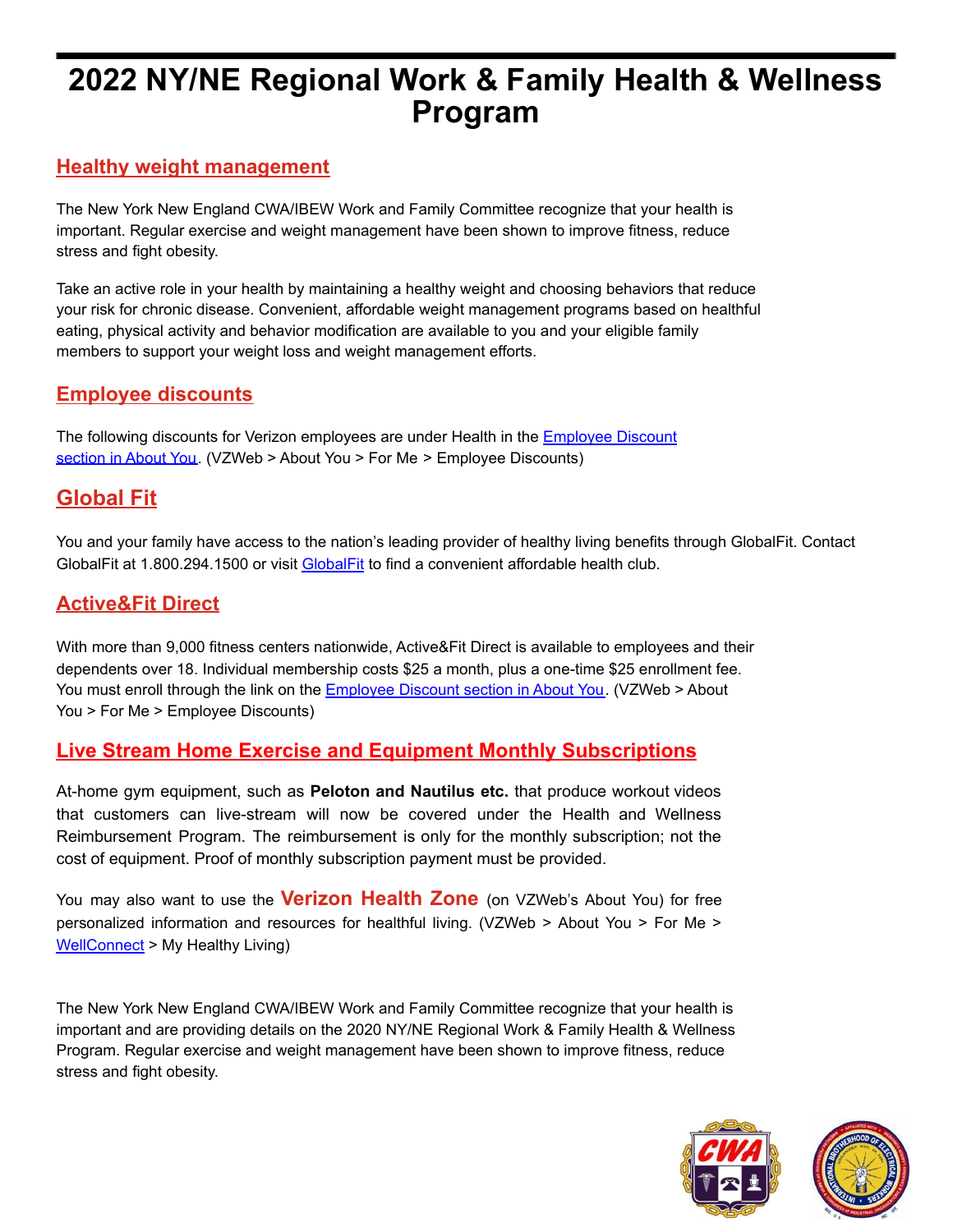#### **Enrollment guidelines:**

All NY/NE CWA/IBEW 2213 Verizon employees are eligible for enrollment including CWA Local's 1395, 1302 and 1400.

- There are two payout sessions. Eligibility for enrollment ends when allocated funds are depleted. All employees will be eligible for up to \$300 dollars reimbursement for costs incurred during Session I and \$150 in Session II. Employees can newly enroll or already be enrolled in a health and wellness program to be eligible.
	- **– Session I: January- June. @\$300.00; Post Marked by June 24, 2022 Payout is July 29, 2022.**
	- **– Session I: July December @\$150.00; Post Marked by December 23, 2022 Payout is January 27, 2023.**
- Download an enrollment application at regionalwfrc.com located under the NY/NE Health & Wellness Program page.
- Attach a copy of the signed Health and Wellness/Gym-Fitness membership agreement (agreement must indicate the billing party and employees' name) to your enrollment application and mail via U.S. Mail to:

**NY/NE Regional Work & Family Committee c/o Fund Administrator Beverly Steele 120 Hicksville Road, Room 200-A Massapequa, NY 11758**

- **•** Health and Wellness/Gym Membership is for **employees only.**
- Employees are eligible to participate in the DCRF, Pendant and Health and Wellness programs at the same time.
- Reimbursement submissions must be postmarked on or before **6/24/2022 for session 1 and 12/23/2022 for session 2**.
- All Health & Wellness/Gym reimbursements received from this program are taxable.
- Employees will receive reimbursement for usage in the **7/29/2022 and 1/27/2023** paychecks.

In addition to the Health and Wellness Program, employees are encouraged to log in to the Verizon VZWeb and navigate to WellConnect. (VZWeb > About You > For Me > WellConnect > My Healthy Living). In WellConnect, you will find many resources to help with weight management, healthy eating, fitness and exercise tips. On VZWeb's About You, you'll find the discounts discussed in this package.

The employee assumes all responsibility for determining the quality of the provider and assumes all responsibility for choosing a provider. Verizon and CWA/IBEW are neither responsible nor liable for any injuries or damages of any nature suffered as a result of the acts or omission of a provider of care in the operation of its business.

Eligibility for reimbursement terminates upon termination of employment with Verizon. Verizon and CWA/IBEW retain the right to change eligibility requirements or amount of reimbursement as well as any other provision, including discontinuation of the program at any time.

#### **Contact your Local Union Representative with any additional questions.**